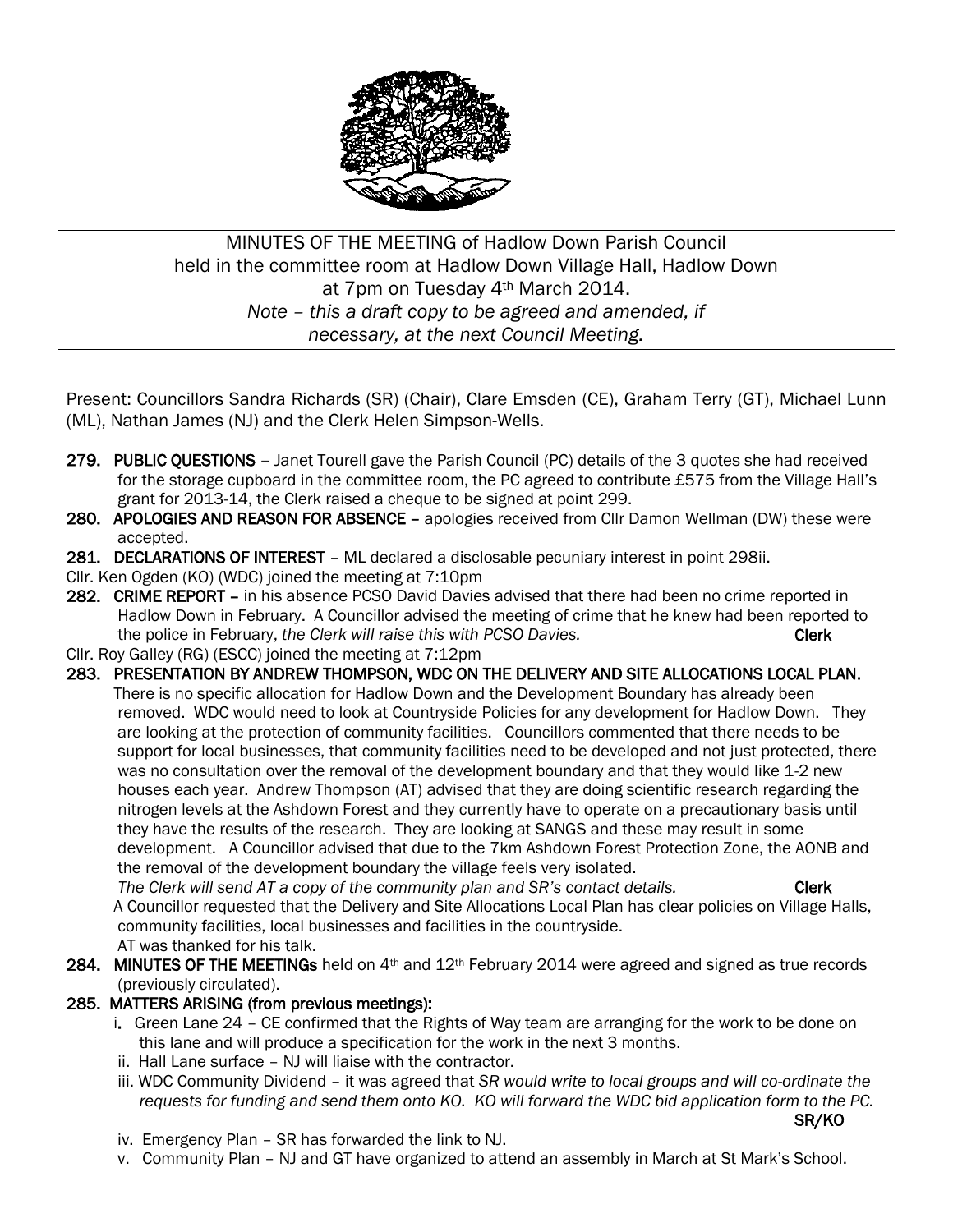- vi. Risk assessment paperwork given to the Clerk by NJ.
- vii. Clerks Report was sent to Councillors with the agenda updating them on her action points, this included:
- a. The Clerk has responded to the European Commission on the EU VAT review.
- b. The insurance company have confirmed that volunteers for the PC would be covered under the Public Liability section of the insurance policy no matter what their age, as long as the PC feel they are competent to carry out the task and have been given any necessary training and equipment.
- c. The owners of the hedgerow on the plots of land at Waghorns Lane/School Lane have all been written to by ESCC requesting that they cut back their hedges.

#### 286. PLANNING MATTERS:

 i. The Clerk has received correspondence regarding a new gateway on the A272, a new stable block, an advertising banner at Marlow House and car spare parts vehicles delivering to Five Chimney's Cottage. Planning have confirmed that the stable block had permission. The banner and gateway have been reported to planning enforcement. A Councillor confirmed that there had historically been a gateway at the site on the A272. KO updated the meeting on Five Chimneys Cottage who have advised that the delivery vehicles are for parts for their own vehicles. The Clerk had received correspondence from a plot owner of land in School Lane regarding horses

being kept on their land, she will advise them to contact planning enforcement.

- ii. The Clerk confirmed that application: TM/2014/0030/TPO to fell 3 silver birch trees, 1 holly tree and 1 pine tree at Hardly Beacon, Wilderness Lane had been agreed.
- 287. REPORTS FROM CLLR. ROY GALLEY, ESCC & CLLR. KEN OGDEN WDC The Chair thanked RG for Roger Williams attending a meeting with the PC. RG confirmed that ESCC council tax would be increased by 1.95%, the fire and police authorities are increasing theirs by a similar amount and WDC aren't having an increase. ESCC have allocated extra money for potholes and unclassified roads.

 KO advised that he had challenged WDC's constitution and has asked for cabinet to be sacked. Minutes will now be recorded correctly and issued as early as possible. Officers will inform members if they are meeting with members of the public, in order to give the member an opportunity to attend. SANGS land requirement has increased from 28 to approximately 40 hectares, KO is questioning this. To build 1000 houses in Uckfield, SANGS of approximately 100 acres would be required.

288. BANK RECONCILIATION: - for February 2014 was agreed and signed.

# 289. OTHER FINANCE MATTERS –

- i. The payment of £192.50 to WDC for the lawful development applications paid under power given in Local Government (Miscellaneous Provisions) Act 1976 s.19 that was signed at the 4<sup>th</sup> February meeting was ratified at this meeting.
- ii. The Clerk confirmed that DW could be a signatory on the bank account. The mandate change forms were signed and the Clerk will arrange for them to be passed to DW for completion. It was agreed to amend section 5.4 of the Financial Regulations to remove the word 'elected'.
- iii. To agree the purchase of a new plaque for the oak tree at the burial ground c/f to the next meeting.
- iv. Review of effectiveness of internal audit Councillors agreed with the review.
- v. Report of the Wealden Parish Remuneration Panel the Clerk updated the PC on the new allowances. The required notice has been placed on the noticeboards regarding the report. The Clerk will check with Councillors at the Annual Meeting as to whether they wish to claim the allowance for 2014/15.
- 290. SLR MEETING the agenda items for the SLR meeting were agreed, *the Clerk will draft the agenda and send it to SR and CE prior to sending it to Highways*. SR will attend the meeting in GT's absence together with CE. **Clerk**
- 291. FENCE AT THE PLAY AREA NJ confirmed that the insurance company had advised that a fence was not currently required for the Play Area, he has updated the contractors who put in a quote for the work. The Playing Field committee are going to erect signs for dog owners.
- 292. EMERGENCY PLAN MEETING NJ confirmed that 6 people attended the meeting. The committee are looking at issuing a new survey to residents and will be producing a new leaflet which they will be working on at their next meeting. NJ has been asked by the committee to look into  $1<sup>st</sup>$  aid courses and see if other local committees would also like to attend. It was highlighted by a Councillor that any 1<sup>st</sup> aid certificates would need updating after a few years. The next meeting will be held on 25th March. The committee have agreed that the plan should also cover minor emergencies.

 The Clerk highlighted the concerns that had been raised by a member of the public over the use of data from the previous plan, this wasn't felt to be a problem.

*NJ will forward to the Clerk details of the committee members in order that she can update the website.*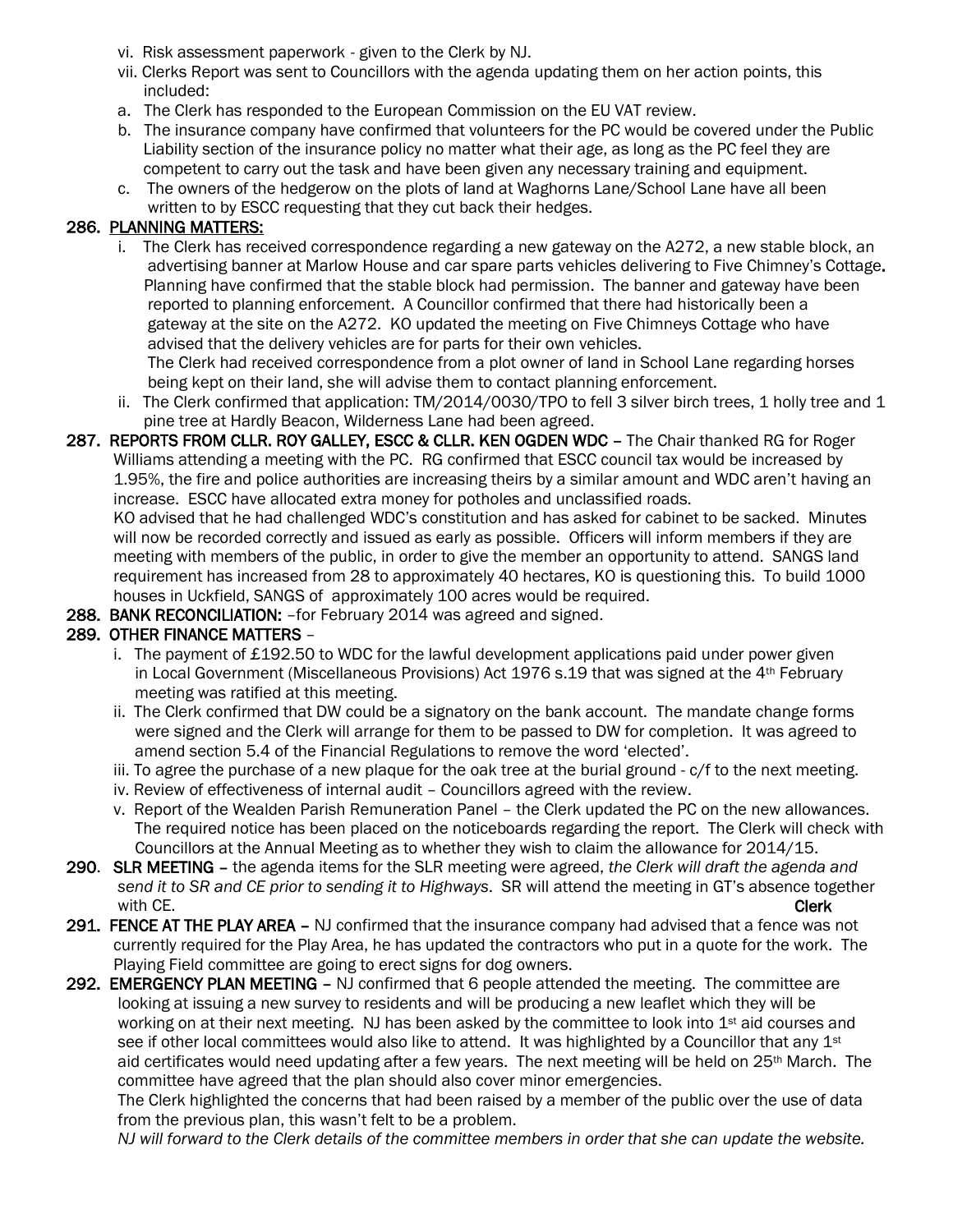#### NJ/Clerk

NJ is also looking into 4x4 rescue. *The Clerk will send NJ the link to the presentation she had received on resilience planning.* Clerk

293. HIGHWAYS COMMUNITY SELF-SERVE - a discussion was held on Community Self-Serve options. Concern was expressed that the PC were having to undertake some tasks previously done by ESCC Highways. The Clerk confirmed that Highways would no longer be doing the sidings of footpaths. It was suggested by a Councillor that the PC use the money that has been allocated in the precept, for extra ditching work. The Chair asked for RG's understanding, he advised that the essentials would be done but any extras previously undertaken by the Village Maintenance Team, the PC can bid for ESCC to do as a Community Match item. It was agreed for the PC to express an interest in all 4 options.

 KO advised that in Maresfield a conservation group have taken over the grass cutting and sign cleaning from ESCC and receive funding from them to do this.

- 294. PRESS AND PUBLICITY a discussion was held on Councillors' making comments to the press. It was felt by a number of Councillors that they should be able to express their opinion and make comments to the press. The Clerk advised all requests from the press should be referred to the Chair or the Clerk and that individual Councillors should not, in their official capacity, respond to the press. As private individuals they are entitled to respond and give their personal opinion but cannot do this in a Councillor capacity. The *Clerk* was asked to clarify the matter with SALC. The clerk clerk
- 295. PARISH ASSEMBLY *it was agreed that the Clerk would write to the school to ask that they give a brief report for the Parish Assembly. report for the Parish Assembly.*  The Chair agreed for a member of the public to comment on this agenda item. It was requested that there be microphones so that all speakers could be heard. *The Clerk will contact John Thompson.* Clerk KO confirmed that he could attend. The Clerk will organize refreshments. It was suggested that the Sussex Police and Crime Commissioner be invited, *the Clerk will send out an invite.* Clerk
- 296. COMMUNITY CENTRE it was confirmed that the updated plans will shortly be sent to WDC for the Lawful Development Permissions for the Pavilion and the Village Hall. The invested book money will be spent this year. The Clerk confirmed that she had received the refund of the planning fees. The draft of the business plan is now completed and will be presented to the committee and the PC at the committee's April meeting, once it has been agreed it will be put on the village website. The Clerk updated the PC on the expected costs for the habitat survey and to take it to a planning application.

#### 297. REPORTS FROM COUNCILLORS (COUNCIL MATTERS AND OUTSIDE BODIES):

- i. Cllr. Nathan James advised that the Spring boot fair at the Playing Field has been cancelled. He is undertaking weekly inspections of the play area and anyone from the Playing Field committee visiting the site will email a report to the chair of the committee. He had received 2 telephone calls complaining about how the hedge had been cut on the land adjacent to School Lane. The PC was advised of an incident that had occurred when ESCC went to cut a hedgerow in Tinkers Lane.
- ii. Cllr. Graham Terry advised that the new charges for hire of the Village Hall had been agreed and that electricity costs were now covered by users and the hall should make a small profit by the end of the year. A jumble sale is being held on 26th April to raise funds for the hall. GT updated the PC on the 4 AGMs of the Community Association. As the Village Fayre committee currently only have a small number of members and with the state of the field it may not be possible to have a Village Fayre this year. They need more members. A Councillor asked if the fayre is cancelled whether it would be worth mole ploughing the playing field this year. *NJ will raise this with the Playing Field committee.* **NJ NJ**
- iii. Cllr. Sandra Richards advised that on 3<sup>rd</sup> April there is a celebratory party at the Village Hall to mark the building of the superfast broadband network. The school are involved and SR asked NJ if it would be possible for the organ from Tinkers Park to be present, *NJ will ask.* NJ will ask. Further meeting of the Community Plan Working Party in March.
- iv. Cllr. Graham Terry advised that the Village Hall committee minutes had suggested that the PC pay for a heater at the hall to be mended, he couldn't recall this being discussed at the meeting.
- v. The Clerk advised that Highways had done the ditching in Wilderness Lane and they had advised her that the ditches were now running freely and surface water was coming off the road. They also found a buried blocked drainage pipe and have cleared part of the pipe and will be meeting with the owners of the adjacent property to discuss the problems caused by the water now discharging onto